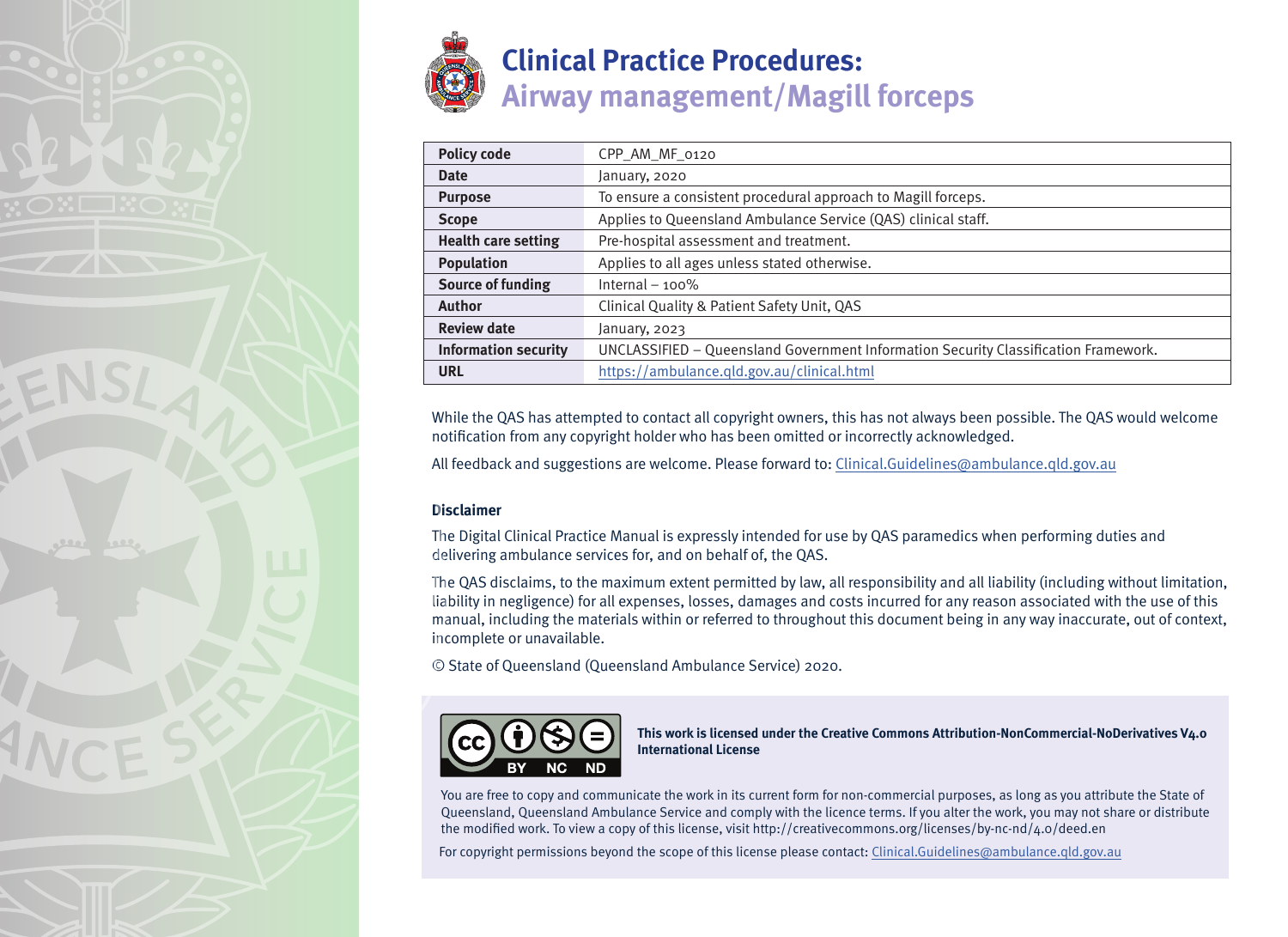## *Magill forceps*

*January, 2020*

The **Magill forceps** are long, angled forceps designed to grasp objects lodged in the pharynx. Their angled design enables use without obscuring the clinician's view. The clinician's view.<br>QAS supplies disposable Magill forceps in the following two (2) sizes:<br>QAS supplies disposable Magill forceps in the following two (2) sizes:<br>
exams airway obstruction in an

 $205$  mm

QAS supplies disposable Magill forceps in the following two (2) sizes: **paediatric** (205 mm) and **adult** (250 mm).

## **Indications**

 **Contraindications**

WOONTROLLED WATERING

 **Complications**

- Removal of pharyngeal foreign bodies causing airway obstruction in an obtunded patient
- To facilitate the insertion of an orogastic tube

Patients with an effective cough

• Trauma to the tissue surrounding the pharynx uvula and tongue UNCONTROLLED WAS ARRESTED FOR Trauma to the tissue surrounding the pharynx

> • Manipulating a partially obstructed airway may cause the object to totally occlude the airway

Paediatric forceps (205 mm)

Adult forceps (250 mm)